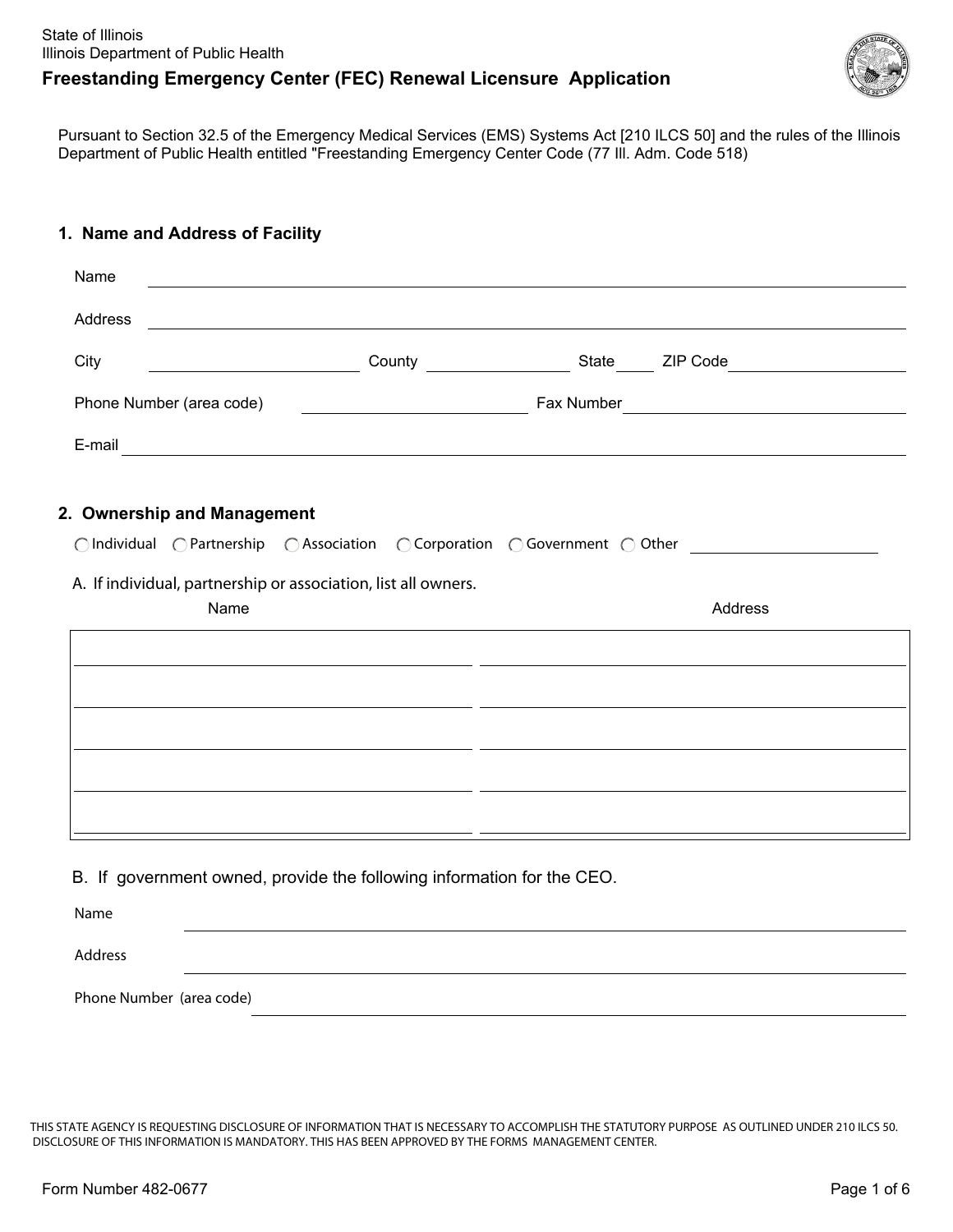

C. Provide corporation information.

Name of Corporation

List name, title and address of each corporate officer.

| Name | Title | Address |
|------|-------|---------|
|      |       |         |
|      |       |         |
|      |       |         |
|      |       |         |

 $\Box$  Attach copy of the Certification of Incorporation (Identify as Exhibit 1).

List name and address of each shareholder holding more than 7.5 percent of shares.

| Name | Address | Percent of Shares |
|------|---------|-------------------|
|      |         |                   |
|      |         |                   |
|      |         |                   |
|      |         |                   |
|      |         |                   |
|      |         |                   |
|      |         |                   |
|      |         |                   |

Name of Registered Agent Address D. For other than individual ownership, list the name and address of the Illinois registered agent or the person(s) legally authorized to receive service of process for the facility.

E. List the names and addresses of all persons under contract to manage or operate the facility.

| $\Box$ (Check here if not applicable).<br>Name |  |
|------------------------------------------------|--|
|                                                |  |

Address

 $\overline{\phantom{0}}$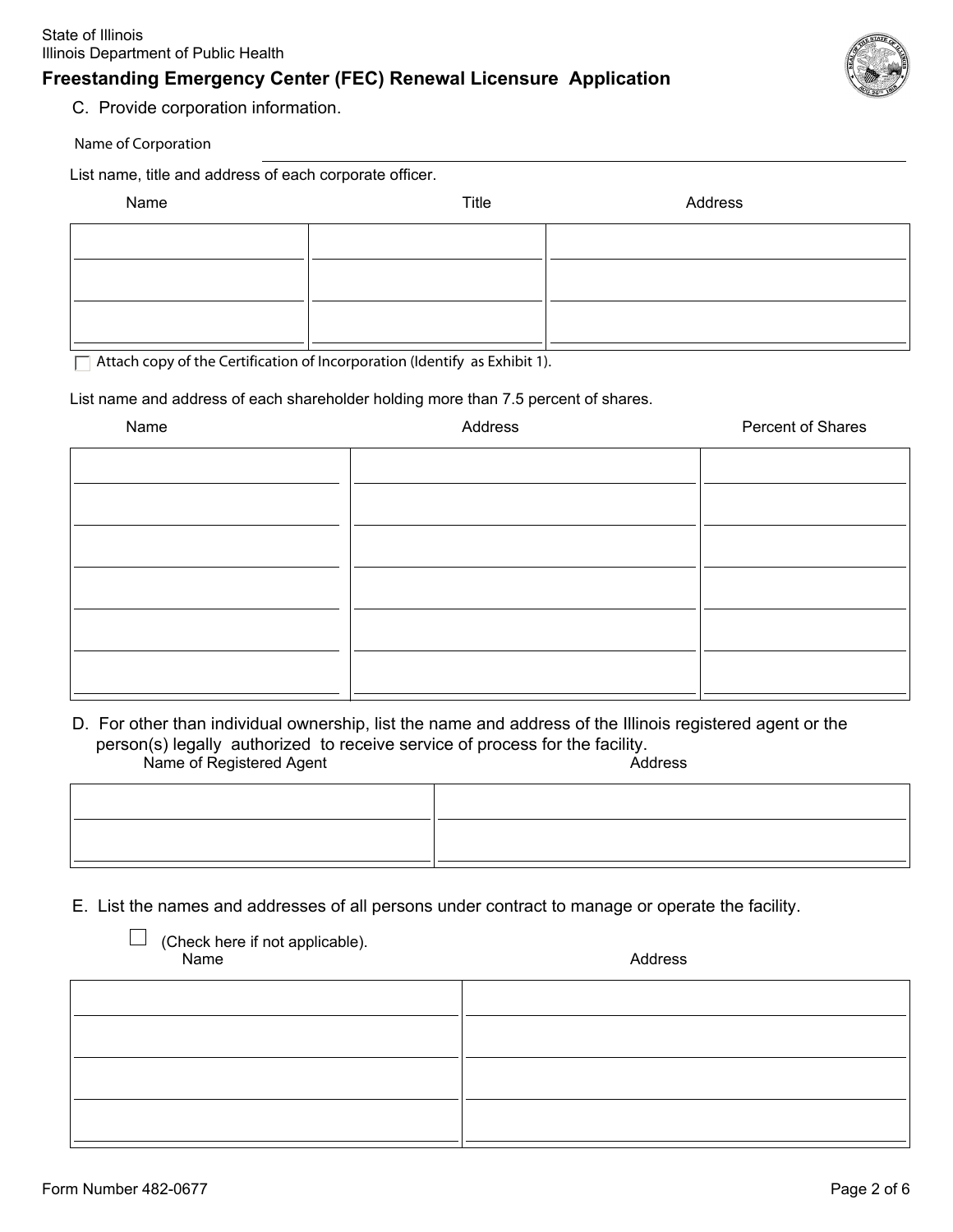|  | s | ., |  |
|--|---|----|--|
|  |   |    |  |
|  |   |    |  |
|  |   |    |  |
|  |   |    |  |

| reestanding Emergency Center (FEC) Renewal Licensure Application                                                                                                                                        |                                    |
|---------------------------------------------------------------------------------------------------------------------------------------------------------------------------------------------------------|------------------------------------|
| F. Have any of the following been convicted of a felony or of two or more misdemeanors involving moral<br>turpitude in the last five years? (If yes, attach explanation as Exhibit IA.)<br>1. Applicant | $\Box$ Yes<br>$\Box$ No            |
| 2. Any member of a firm, partnership or association                                                                                                                                                     | $\Box$ Yes<br>$\Box$ No            |
| 3. Any officer or director of a corporation                                                                                                                                                             | $\blacksquare$<br>$\Box$ No<br>Yes |
| 4. Administrator or manager of ASTC                                                                                                                                                                     | $\Box$ Yes<br>$\Box$ No            |
| 3. Administration, Personnel, Services                                                                                                                                                                  |                                    |
| Has the administrator changed since the initial application or prior renewal?                                                                                                                           |                                    |
| $\Box$ Yes, if yes complete 3A. below<br>No                                                                                                                                                             |                                    |
| A. Administrator (Attach resume as Exhibit II)                                                                                                                                                          |                                    |
| Name                                                                                                                                                                                                    |                                    |
| Address                                                                                                                                                                                                 |                                    |
| Phone Number (area code)                                                                                                                                                                                |                                    |
| License or Certification Number (if applicable)                                                                                                                                                         |                                    |
| Has the medical director changed since the initial application or prior renewal?                                                                                                                        |                                    |
| Yes, if yes complete 3B. below<br>No                                                                                                                                                                    |                                    |
| B. Medical Director (Attach resume as Exhibit III)                                                                                                                                                      |                                    |
| Name                                                                                                                                                                                                    |                                    |
| Address<br><u> 1989 - Johann Stoff, amerikansk politiker (d. 1989)</u>                                                                                                                                  |                                    |
| Phone Number                                                                                                                                                                                            |                                    |
| Has the nurse manager changed since the initial application or prior renewal?                                                                                                                           |                                    |
| $\Box$ Yes, if yes complete 3C. below<br>No                                                                                                                                                             |                                    |
| C. Nurse Manager (Attach resume as Exhibit IV)                                                                                                                                                          |                                    |
| Name<br><u> 1989 - Johann Stoff, amerikansk politiker (d. 1989)</u>                                                                                                                                     |                                    |
| Address                                                                                                                                                                                                 |                                    |
|                                                                                                                                                                                                         |                                    |

Phone Number License Number License Number License Number 2004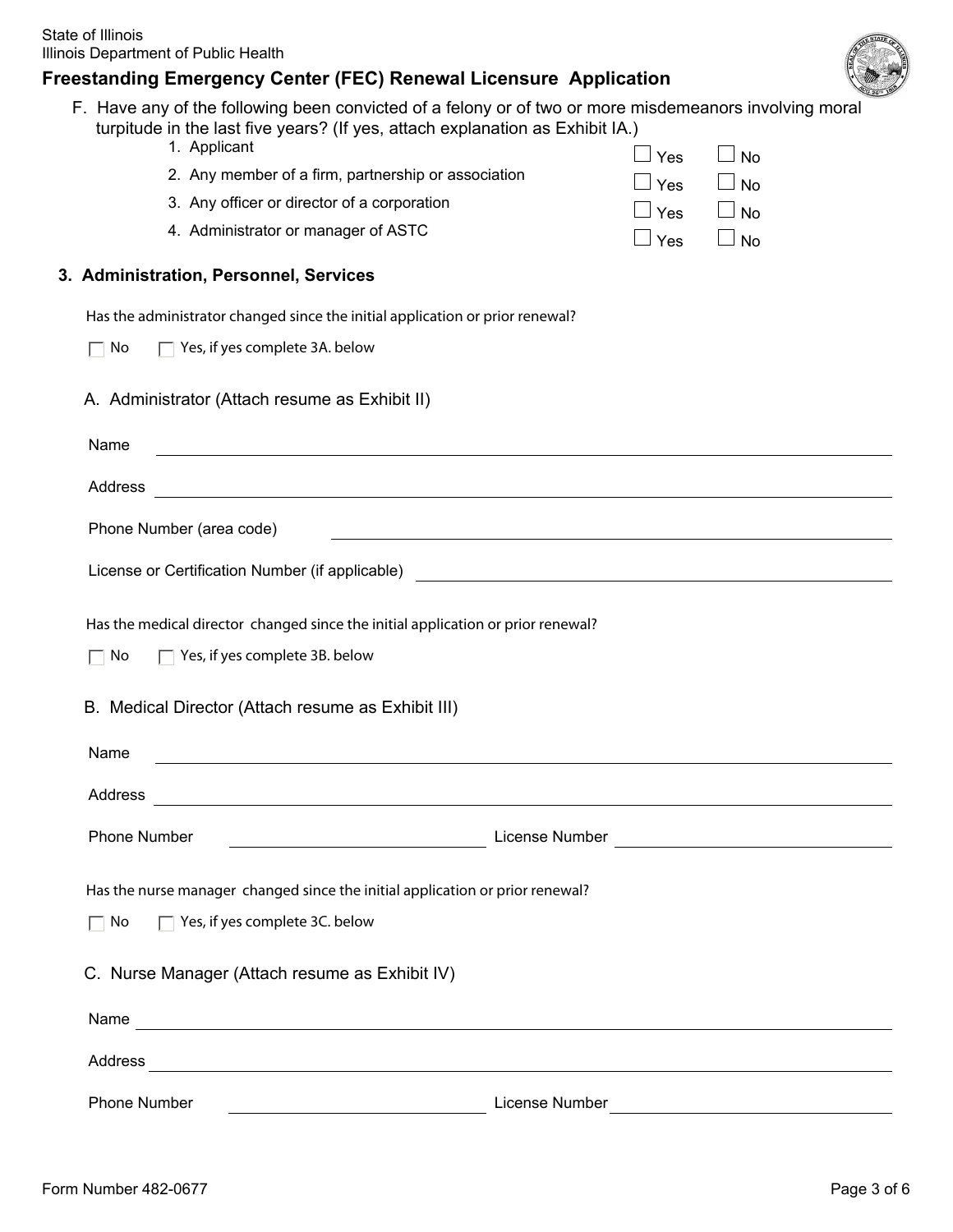D. Medical Staff: List name, license number, and speciality of each staff member.

| Name | License Number | Specialty |
|------|----------------|-----------|
|      |                |           |
|      |                |           |
|      |                |           |
|      |                |           |
|      |                |           |
|      |                |           |
|      |                |           |
|      |                |           |
|      |                |           |
|      |                |           |
|      |                |           |
|      |                |           |
|      |                |           |
|      |                |           |
|      |                |           |
|      |                |           |
|      |                |           |
|      |                |           |
|      |                |           |
|      |                |           |
|      |                |           |
|      |                |           |
|      |                |           |
|      |                |           |
|      |                |           |
|      |                |           |
|      |                |           |
|      |                |           |
|      |                |           |
|      |                |           |
|      |                |           |
|      |                |           |
|      |                |           |
|      |                |           |
|      |                |           |

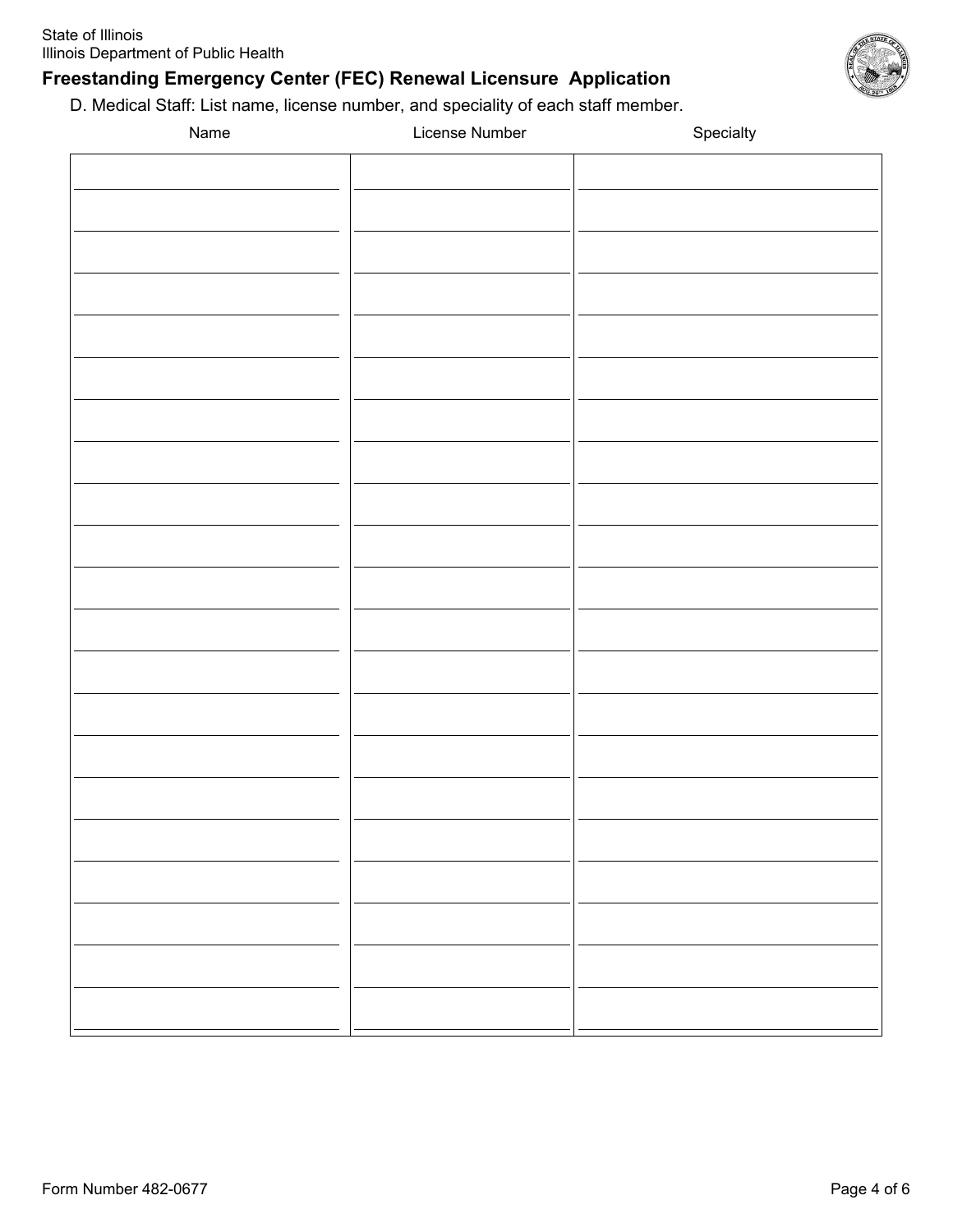

E. Personnel: List name, position/title, professional licensure or certification.

| Name | Position/Title | License Number/Registration, Certification |
|------|----------------|--------------------------------------------|
|      |                |                                            |
|      |                |                                            |
|      |                |                                            |
|      |                |                                            |
|      |                |                                            |
|      |                |                                            |
|      |                |                                            |
|      |                |                                            |
|      |                |                                            |
|      |                |                                            |
|      |                |                                            |
|      |                |                                            |
|      |                |                                            |
|      |                |                                            |
|      |                |                                            |
|      |                |                                            |
|      |                |                                            |
|      |                |                                            |
|      |                |                                            |
|      |                |                                            |
|      |                |                                            |
|      |                |                                            |
|      |                |                                            |
|      |                |                                            |
|      |                |                                            |
|      |                |                                            |
|      |                |                                            |
|      |                |                                            |
|      |                |                                            |
|      |                |                                            |
|      |                |                                            |
|      |                |                                            |
|      |                |                                            |